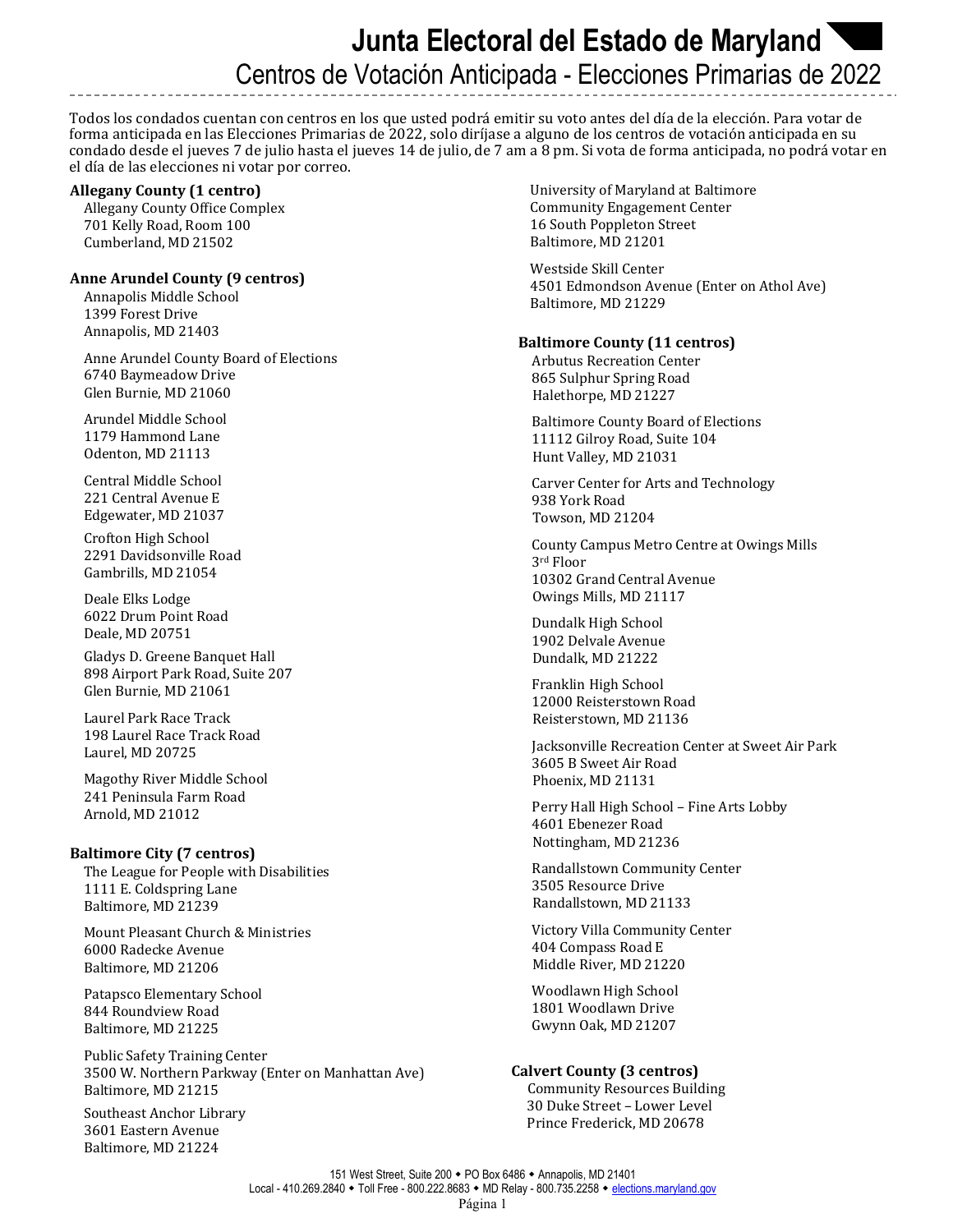Fairview Vote Center (Behind the Library) 8120 Southern Maryland Boulevard Owings, MD 20736

Southern Community Center 20 Appeal Lane Lusby, MD 20657

# **Caroline County (1 centro)**

Health and Public Services Building 403 South Seventh Street, Room 112 Denton, MD 21629

#### **Carroll County (3 centros)**

North Carroll Senior Center 2328 Hanover Pike Hampstead, MD 21074

South Carroll Senior Center 5928 Mineral Hill Road Sykesville, MD 21784

Westminster Senior Activities Center 125 Stoner Avenue Westminster, MD 21157

## **Cecil County (2 centros)**

Calvert Elementary School 79 Brick Meetinghouse Road Rising Sun, MD 21911

Cecil County Administration Building – Elk Room 200 Chesapeake Boulevard Elkton, MD 21921

#### **Charles County (3 centros)**

Sacred Heart Friendship Hall 201 St. Mary's Avenue La Plata, MD 20646

St. Joseph Activity Center 4599 St. Joseph's Way Pomfret, MD 20675

Waldorf Jaycees 3090 Crain Highway Waldorf, MD 20601

#### **Dorchester County (1 centro)**

Dorchester County Office Building 501 Court Lane Cambridge, MD 21613

## **Frederick County (4 centros)**

Middletown Primary School 403 Franklin Street Middletown, MD 21769

Thurmont Regional Library 76 E. Moser Road Thurmont, MD 21788

Trinity Recreation Center 6040 New Design Road Frederick, MD 21701

 Urbana Regional Library 9020 Amelung Street Frederick, MD 21704

#### **Garrett County (2 centros)**

Grantsville Volunteer Fire Department 178 Springs Road Grantsville, MD 21536

Oakland Community Center (The Armory) 14 N. 8<sup>th</sup> Street Oakland, MD 21550

#### **Harford County (4 centros)**

Edgewood Recreation Center 1980 Brookside Drive Edgewood, MD 21040

Havre de Grace Activity Center 351 Lewis Lane Havre de Grace, MD 21078

Jarrettsville Elementary School 3818 Norrisville Road Jarrettsville, MD 21084

McFaul Activity Center 525 W. MacPhail Road Bel Air, MD 21014

#### **Howard County (5 centros)**

Howard High School 8700 Route 108 Ellicott City, MD 21043

Long Reach High School 6101 Old Dobbin Lane Columbia, MD 21045

Marriotts Ridge High School 12100 Woodford Drive Marriottsville, MD 21104

Reservoir High School 11550 Scaggsville Road Fulton, MD 20759

Wilde Lake High School 5460 Trumpeter Drive Columbia, MD 21044

#### **Kent County (1 centro)**

Kent County Public Library 408 High Street Chestertown, MD 21620

#### **Montgomery County (14 centros)**

Activity Center at Bohrer Park Social Hall 506 S. Frederick Avenue Gaithersburg, MD 20877

Bauer Drive Community Recreation Center 14625 Bauer Drive Rockville, MD 20853

Damascus Community Recreation Center Social Hall 25520 Oak Drive Damascus, MD 20872

Executive Office Building Auditorium 101 Monroe Street Rockville, MD 20850

Germantown Community Recreation Center 18905 Kingsview Road Germantown, MD 20874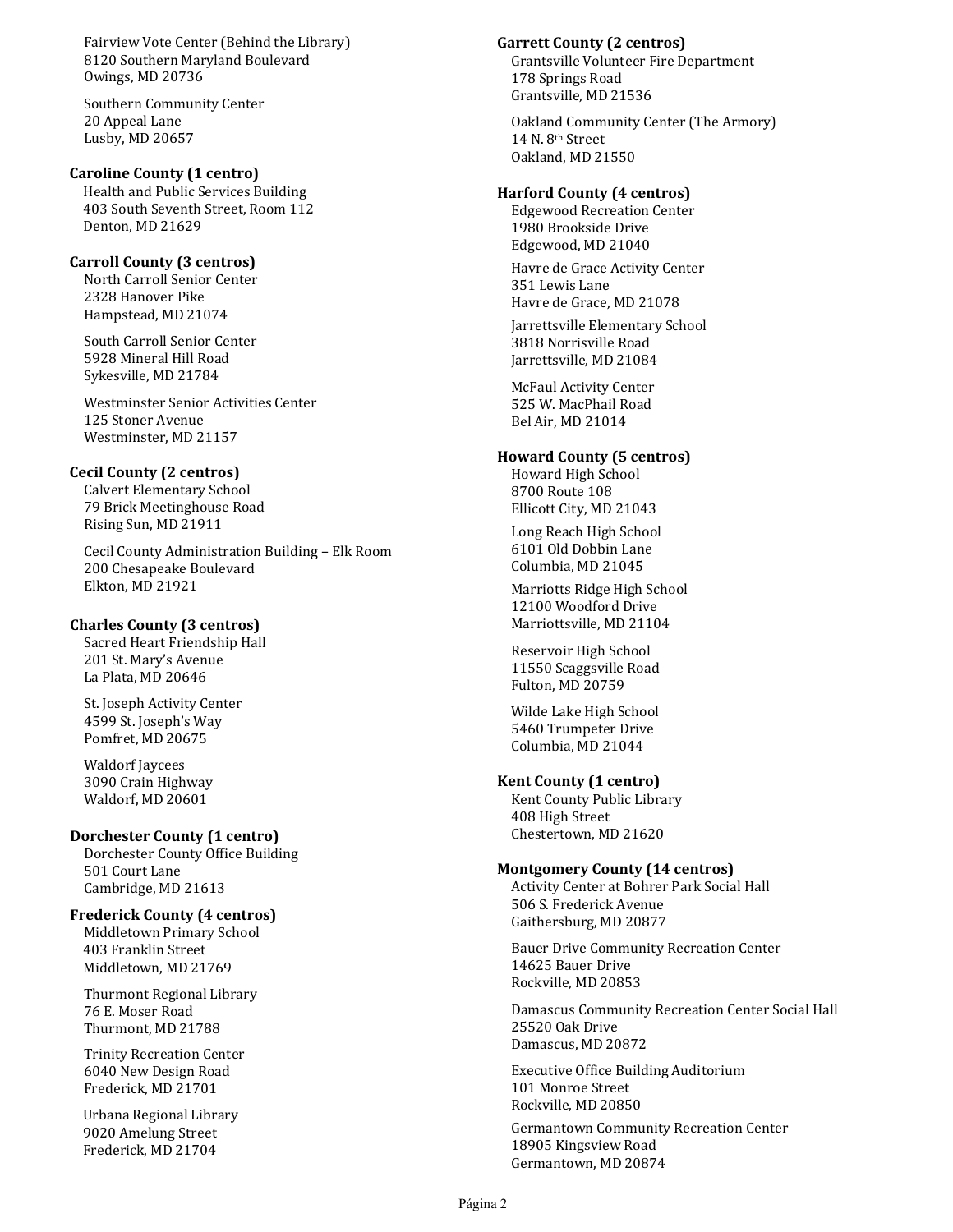Jane E. Lawton Community Recreation Center Social Hall 4301 Willow Lane Chevy Chase, MD 20815

Marilyn J. Praisner Community Recreation Center 14906 Old Columbia Pike Burtonsville, MD 20866

Mid-County Community Recreation Center Social Hall 2004 Queensguard Road Silver Spring, MD 20906

Nancy H. Dacek North Potomac Community Recreation Center 13850 Travilah Road Rockville, MD 20850

Potomac Community Recreation Center 11315 Falls Road Potomac, MD 20854

Sandy Spring Volunteer Fire Department 17921 Brooke Road Sandy Spring, MD 20860

Silver Spring Civic Building at Veterans Plaza One Veterans Place Silver Spring, MD 20910

Wheaton Library & Community Recreation Center 11701 Georgia Avenue Wheaton, MD 20902

White Oak Community Recreation Center 1700 April Lane Silver Spring, MD 20904

#### **Prince George's County (13 centros)**

Accokeek Academy 14400 Berry Road Accokeek, MD 20607

Baden Community Center 13601 Baden-Westwood Road Brandywine, MD 20613

Bowie Gymnasium 4100 Northview Drive Bowie, MD 20716

College Park Community Center 5051 Pierce Avenue College Park, MD 20740

Kentland Community Center 2413 Pinebrook Avenue Hyattsville, MD 20785

Laurel – Beltsville Senior Activity Center 7120 Contee Road Laurel, MD 20707

Rollingcrest-Chillum Community Center 6120 Sargent Road Chillum, MD 20782

Southern Area Aquatic and Recreation Complex 13601 Missouri Avenue Brandywine, MD 20613

Southern Regional Technology and Recreation Complex 7007 Bock Road Fort Washington, MD 20744

Suitland Community Park School Center 5600 Regency Lane Forestville, MD 20747

Upper Marlboro Community Center 5400 Marlboro Race Track Road Upper Marlboro, MD 20772

VFW Post 8950, Hansen Hall 9800 Good Luck Road Lanham, MD 20706

Wayne K. Curry Sports and Learning Complex 8001 Sheriff Road Landover, MD 20785

# **Queen Anne's County (2 centros)**

Kent Island Fire Department 1610 Main Street Chester, MD 21619 County Office Building, Conference Room

110 Vincit Street Centreville, MD 21617

# **Saint Mary's County (3 centros)**

Bay District Fire House 46900 South Shangri-La Drive Lexington Park, MD 20653

Hollywood Firehouse Main Building 24801 Three Notch Road Hollywood, MD 20636

Mechanicsville Firehouse 28165 Hills Club Road Mechanicsville, MD 20659

# **Somerset County (1 centro)**

Somerset County Technical High School 7994 Tawes Campus Drive Westover, MD 21871

# **Talbot County (1 centro)**

Easton Fire Hall 315 Aurora Park Drive Easton, MD 21601

# **Washington County (2 centros)**

Washington County Election Center 17718 Virginia Avenue Hagerstown, MD 21740

Washington County Free Library 100 S. Potomac Street Hagerstown, MD 21740

# **Wicomico County (2 centros)**

First Baptist Church – Family Life and Cultural Center 528 Booth Street Salisbury MD 21801

Wicomico Youth and Civic Center 500 Glen Avenue Salisbury, MD 21804

# **Worcester County (1 centro)**

Worcester Preparatory School 508 South Main Street Berlin, MD 21811